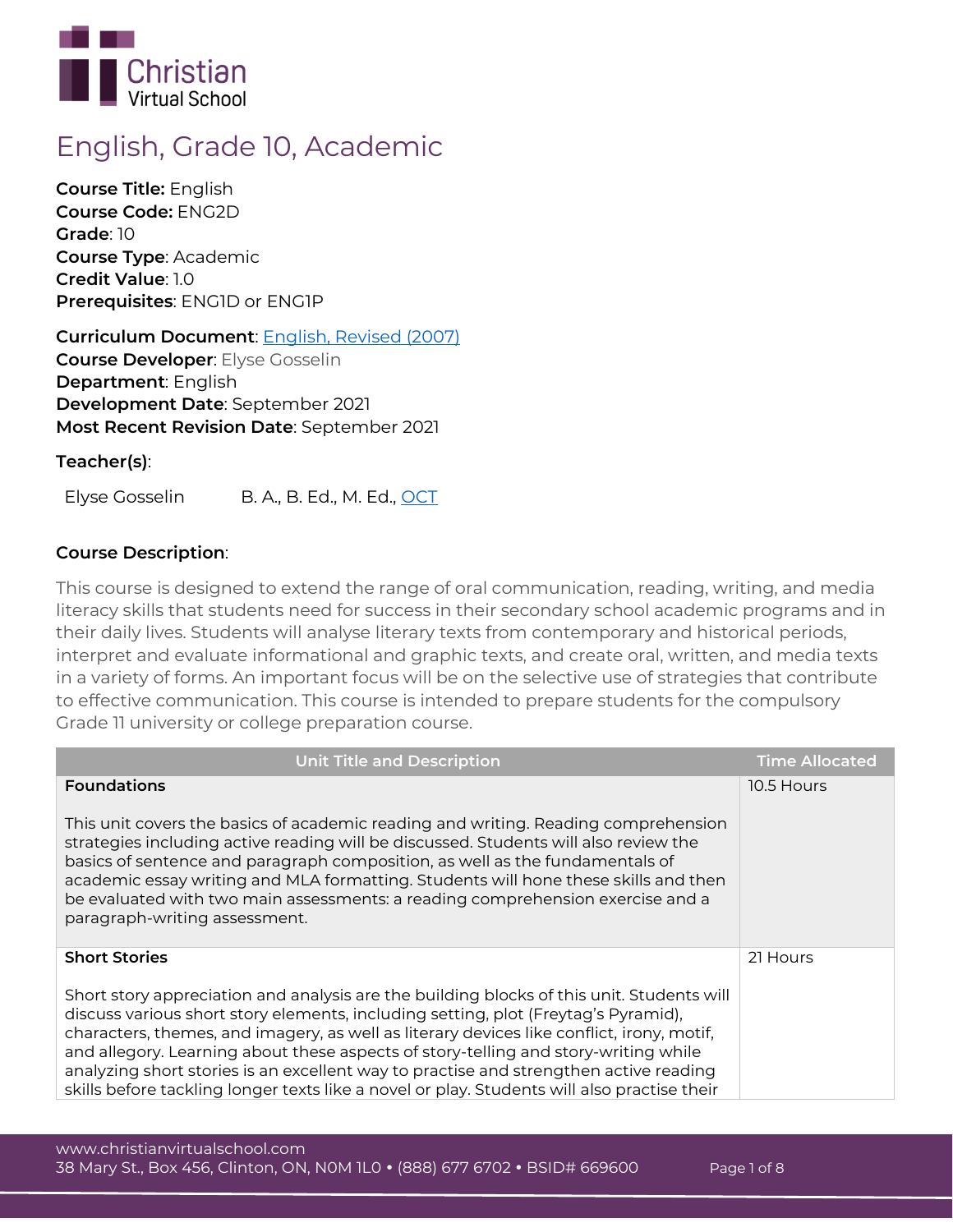

academic writing skills in the form of an analysis essay, and they will also have the opportunity to write their own original short story.

| <b>Animal Farm</b>                                                                                                                                                                                                                                                                                                                                                                                                                                                                                                                                                                                                                                                                                                                                                                                                                                                                  | 15.75 Hours |
|-------------------------------------------------------------------------------------------------------------------------------------------------------------------------------------------------------------------------------------------------------------------------------------------------------------------------------------------------------------------------------------------------------------------------------------------------------------------------------------------------------------------------------------------------------------------------------------------------------------------------------------------------------------------------------------------------------------------------------------------------------------------------------------------------------------------------------------------------------------------------------------|-------------|
| In this unit students will dive into a classic literary text - George Orwell's Animal<br>Farm. Written in 1945, Orwell himself describes the novel as a 'satirical tale' against<br>Joseph Stalin and the communist regime in Russia (Soviet Union at the time).<br>Controversy surrounded this novel when it was first published, but it has since been<br>on several best novel lists and won the Retrospective Hugo Award in 1996. This unit<br>will provide students with the opportunity to build on their existing reading skills and<br>learn more about understanding, interpreting, and analyzing a longer text. Students<br>will also learn about and practise the skill of researching, including incorporating<br>scholarly resources into their formal writing. Students will complete a promotional<br>media assessment as well as a formal essay-writing assessment. |             |
| Poetry                                                                                                                                                                                                                                                                                                                                                                                                                                                                                                                                                                                                                                                                                                                                                                                                                                                                              | 31.5 Hours  |
| What is it about poetry that sticks with us and lasts in our memory, sometimes<br>longer than other texts we read? What is it about poetry that allows us to visualize a<br>scene or emotion vividly just by the description? What makes poetry so special? This<br>unit will give students an opportunity to explore a variety of poems and consider the<br>answers to these questions. Students will learn about many poetic devices, as well as<br>analyze and create original poems of their own. This unit also has a large lesson on<br>spoken word poetry. Students will watch and analyze several excellent examples of<br>spoken word poetry and will have the opportunity to try their hand at writing and<br>performing their own spoken word poem. Students will also explore the skill of<br>creating media presentations and using them to showcase their work.       |             |
| The Miracle Worker                                                                                                                                                                                                                                                                                                                                                                                                                                                                                                                                                                                                                                                                                                                                                                                                                                                                  | 26.25 Hours |
| In this unit, students will read The Miracle Worker, a play by William Gibson. The play<br>is based on the true story of Helen Keller and her teacher, Annie Sullivan. Throughout<br>the study of this text, students will explore stage and lighting directions and discuss<br>how these play a role in their appreciation of and understanding of the play.<br>Historical context will be discussed, and students will be encouraged to read the text<br>with a critical eye. Students will also learn how to write a formal comparative essay in<br>this unit, connecting the two main texts in this course under the theme of Proverbs<br>18:21 (NIV).                                                                                                                                                                                                                          |             |
| <b>Final Assessment</b>                                                                                                                                                                                                                                                                                                                                                                                                                                                                                                                                                                                                                                                                                                                                                                                                                                                             | 5 Hours     |
| The final assessment for this course is a culminating portfolio assignment worth 5%<br>of the student's overall grade, an Independent Novel Study project worth 15% of the<br>student's overall grade, and an online exam worth 10% of the student's final grade.                                                                                                                                                                                                                                                                                                                                                                                                                                                                                                                                                                                                                   |             |

**Overall Curriculum Expectations**

**Oral Communication**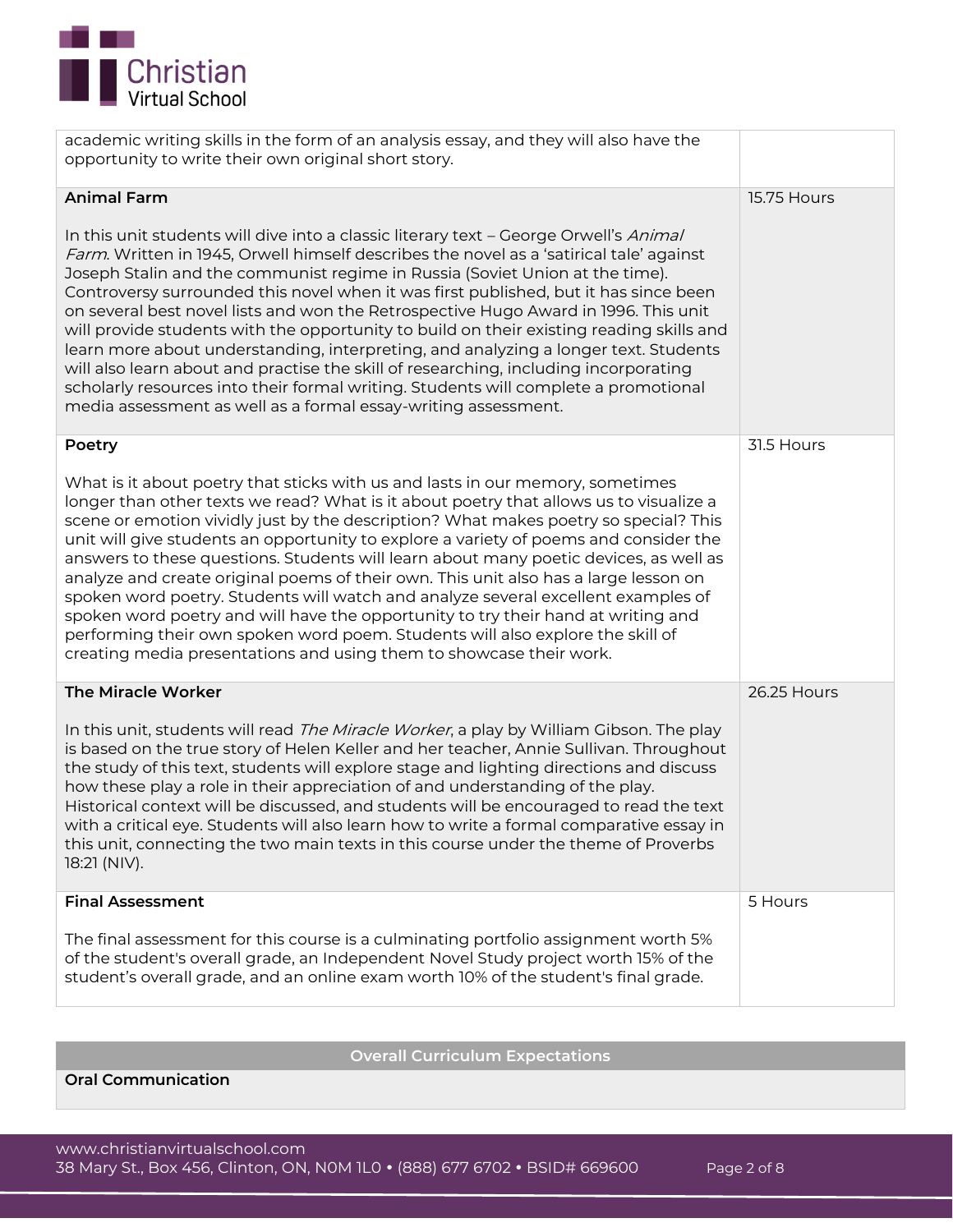

- 1. Listening to Understand: listen in order to understand and respond appropriately in a variety of situations for a variety of purposes;
- 2. Speaking to Communicate: use speaking skills and strategies appropriately to communicate with different audiences for a variety of purposes;
- 3. Reflecting on Skills and Strategies: reflect on and identify their strengths as listeners and speakers, areas for improvement, and the strategies they found most helpful in oral communication situations.

## **Reading and Literature Studies**

- 1. Reading for Meaning: read and demonstrate an understanding of a variety of literary, informational, and graphic texts, using a range of strategies to construct meaning;
- 2. Understanding Form and Style: recognize a variety of text forms, text features, and stylistic elements and demonstrate understanding of how they help communicate meaning;
- 3. Reading With Fluency: use knowledge of words and cueing systems to read fluently;
- 4. Reflecting on Skills and Strategies: reflect on and identify their strengths as readers, areas for improvement, and the strategies they found most helpful before, during, and after reading.

#### **Writing**

- 1. Developing and Organizing Content: generate, gather, and organize ideas and information to write for an intended purpose and audience;
- 2. Using Knowledge of Form and Style: draft and revise their writing, using a variety of literary, informational, and graphic forms and stylistic elements appropriate for the purpose and audience;
- 3. Applying Knowledge of Conventions: use editing, proofreading, and publishing skills and strategies, and knowledge of language conventions, to correct errors, refine expression, and present their work effectively;
- 4. Reflecting on Skills and Strategies: reflect on and identify their strengths as writers, areas for improvement, and the strategies they found most helpful at different stages in the writing process.

## **Media Studies**

- 1. Understanding Media Texts: demonstrate an understanding of a variety of media texts;
- 2. Understanding Media Forms, Conventions, and Techniques: identify some media forms and explain how the conventions and techniques associated with them are used to create meaning;
- 3. Creating Media Texts: create a variety of media texts for different purposes and audiences, using appropriate forms, conventions, and techniques;
- 4. Reflecting on Skills and Strategies: reflect on and identify their strengths as media interpreters and creators, areas for improvement, and the strategies they found most helpful in understanding and creating media texts.

## **Resources Required**:

This course is entirely online and does not require nor rely on any textbook. The materials required for the course are:

- A smart phone, camera, or similar device to record video and sound,
- A copy of the novel, *Animal Farm*, by George Orwell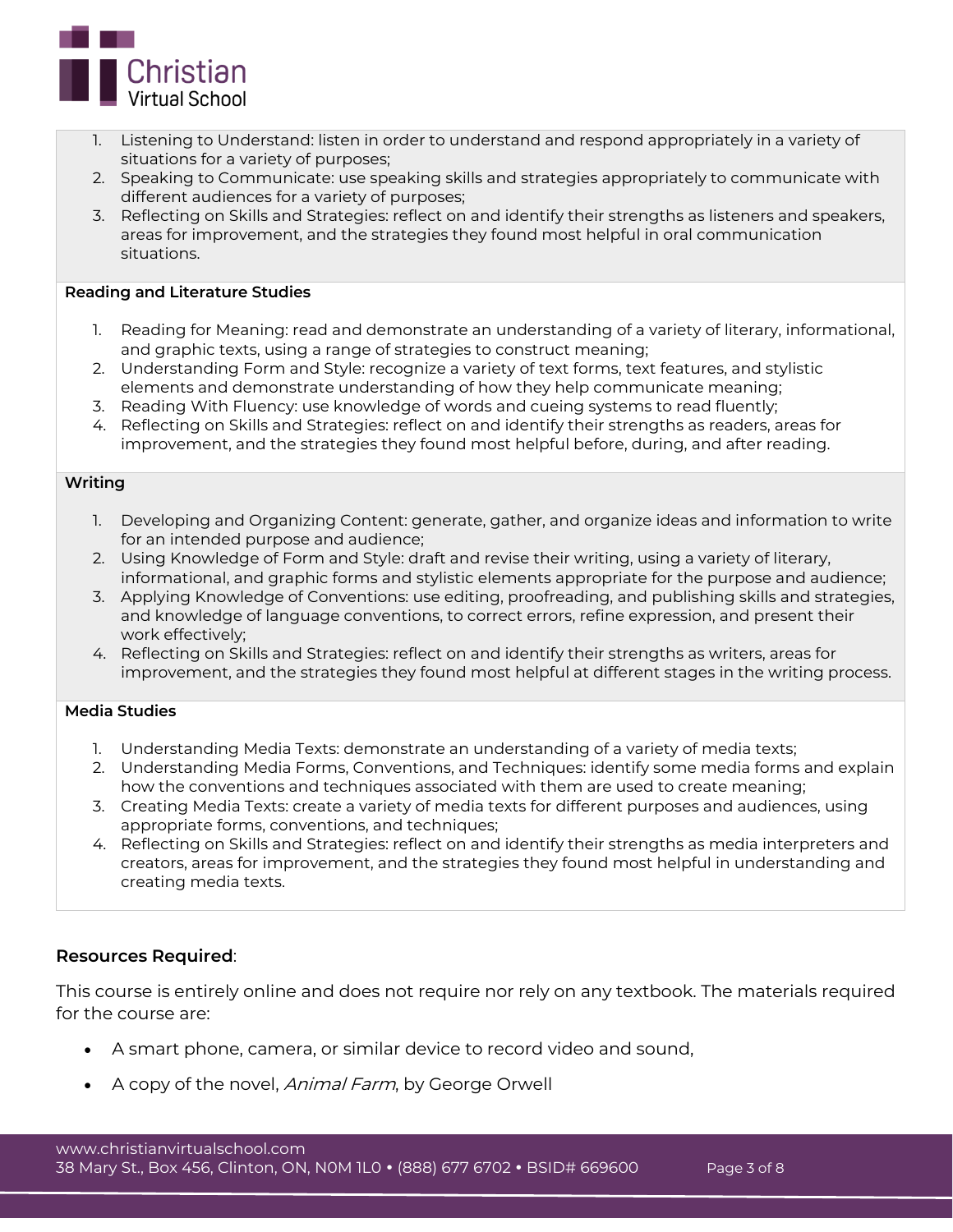

## **Teaching and Learning Strategies**:

Students are exposed to a variety of genres throughout the course and develop skills to analyze and evaluate the effectiveness of texts which may include poems, short stories, myths, novels, non-fiction texts, plays, videos, and songs or other media texts from a wide range of cultures and time periods. Students identify and use various strategies including building vocabulary, learning to understand and use features and organization of texts, and developing knowledge of conventions. Throughout the course, students develop into stronger readers, writers, and oral communicators while making connections to the workplace and international events.

Teachers differentiate instruction to meet the diverse learning needs of students. Instructors also use electronic tools, including discussion boards, to assist students in reflecting on their learning and in setting goals for improvement in key areas while developing 21st century skills. These tools facilitate and support the editing and revising process for students as they create texts for different audiences and purposes.

- Identifying and developing skills and strategies: through modeling of effective skills, students learn to choose and utilize varied techniques to become effective readers, writers, and oral communicators.
- Communicating: several opportunities are provided for students to write and communicate orally.
- Generating ideas and topics: teachers encourage students to design their own approaches to the material by maintaining frequent (often daily) online communication with students, by allowing some freedom in how students respond to topics and questions, and by encouraging students' independent thinking through discussion posts.
- Researching: various approaches to researching are practiced. Students learn how to cite sources and provide a works cited page at the end of longer assignments using MLA formatting.
- Thinking critically: students learn to critically analyze texts and to use implied and stated evidence from texts to support their analyses. Students use their critical thinking skills to identify perspectives in texts, including biases that may be present.
- Producing published work and making presentations: students engage in the editing and revising process, including self-revision, peer revision, and teacher revision all of which strengthen texts with the aim to publish or present student work.
- Reflecting: through draft opportunities and other elements of the course, students reflect on the learning process, focus on areas for improvement, and make extensions between course content and their personal experiences.

## **Assessment and Evaluation Strategies**

Every student attending Christian Virtual School is unique. We believe each student must have the opportunities to achieve success according to their own interests, abilities, and goals. Like the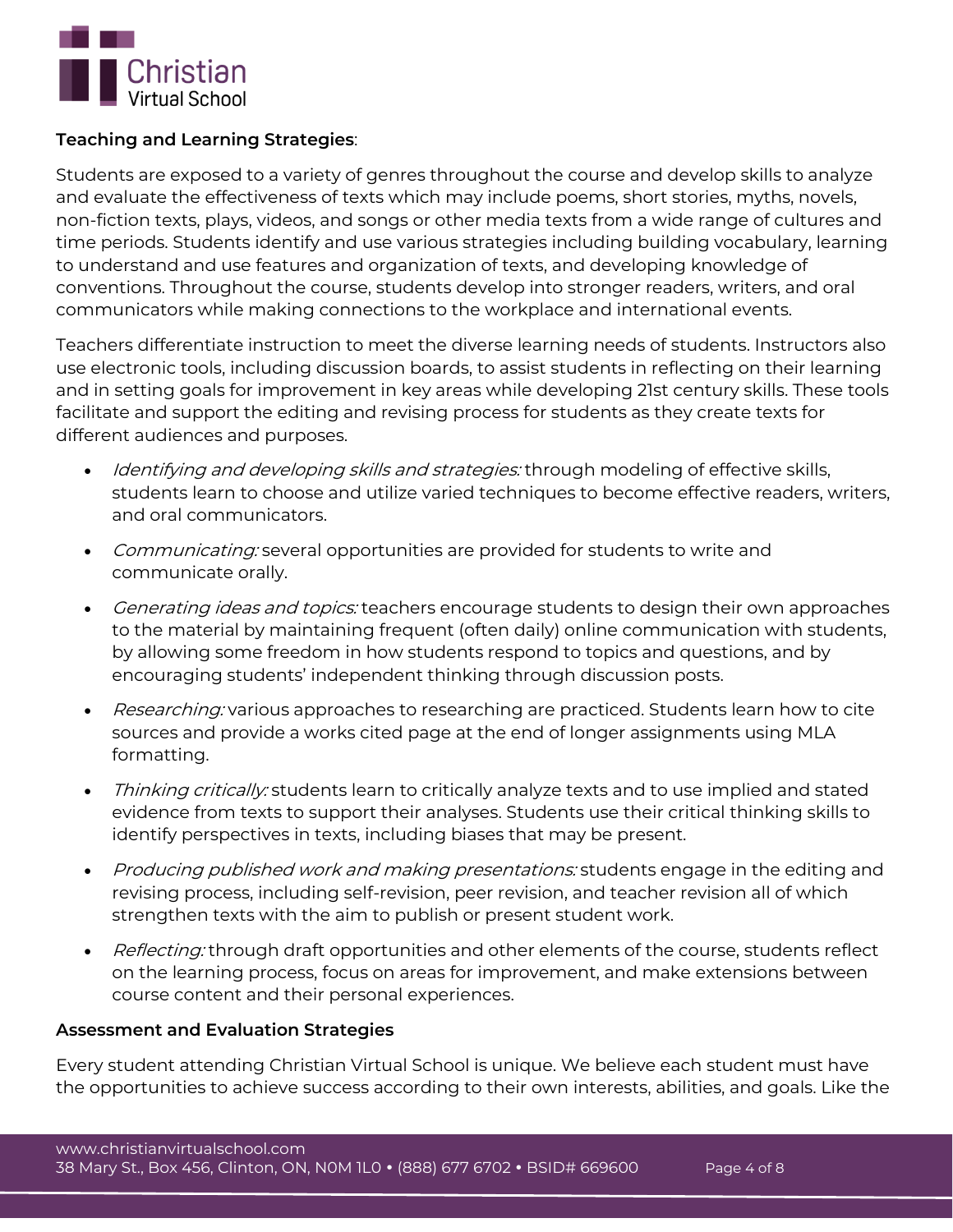

Ministry of Education, we have defined high expectations and standards for graduation, while introducing a range of options that allow students to learn in ways that suit them best and enable them to earn their diplomas. Christian Virtual School's Assessment, Evaluation, and Reporting Policy is based on seven fundamental principles, as outlined in the [Growing Success: Assessment,](http://www.edu.gov.on.ca/eng/policyfunding/growSuccess.pdf)  [Evaluation, and Reporting in Ontario Schools](http://www.edu.gov.on.ca/eng/policyfunding/growSuccess.pdf) document.

When these seven principles are fully understood and observed by all teachers, they guide the collection of meaningful information that helps inform instructional decisions, promote student engagement, and improve student learning. At Christian Virtual School, teachers use practices and procedures that:

- are fair, transparent, and equitable for all students;
- support all students, including those with special education needs, those who are learning English, and those who are First Nation, Métis, or Inuit;
- are carefully planned to relate to the curriculum expectations and learning goals and, as much as possible, to the interests, learning styles and preferences, needs, and experiences of all students;
- are communicated clearly to students and parents or guardians at the beginning of the school year or course and at other appropriate points throughout the school year or course;
- are ongoing, varied in nature, and administered over a period of time to provide multiple opportunities for students to demonstrate the full range of their learning;
- provide ongoing descriptive feedback that is clear, specific, meaningful, and timely to support improved learning and achievement; and
- develop students' self-assessment skills to enable them to access their own learning, set specific goals, and plan next steps for their learning.

For more information on Christian Virtual School's assessment and evaluation strategies, you can refer to our [Assessment, Evaluation, and Reporting Policy.](https://www.christianvirtualschool.com/wp-content/uploads/2020/07/Assessment-Evaluation-and-Reporting.pdf)

## **Program Planning Considerations**

Each of our courses have been designed by a team of educators to create an environment infused with creativity, flexibility, choice, and variety, with the goal to help every student succeed. We also take into consideration several topics that span disciplines and ensure we incorporate these into each of our courses.

## **Program Planning Considerations**

## **Students with Special Needs**

Christian Virtual School is committed to ensuring that all students are provided with the learning opportunities and supports they require to succeed. Our courses are made to offer flexible, personalized learning experiences. By maintaining an asynchronous model, students can move through their courses at their own pace, ensuring they are able to take the time they need to understand concepts or work with their teacher if they hit roadblocks. Christian Virtual School courses also incorporate choice, allowing students to submit work in a variety of mediums or formats to communicate their ideas.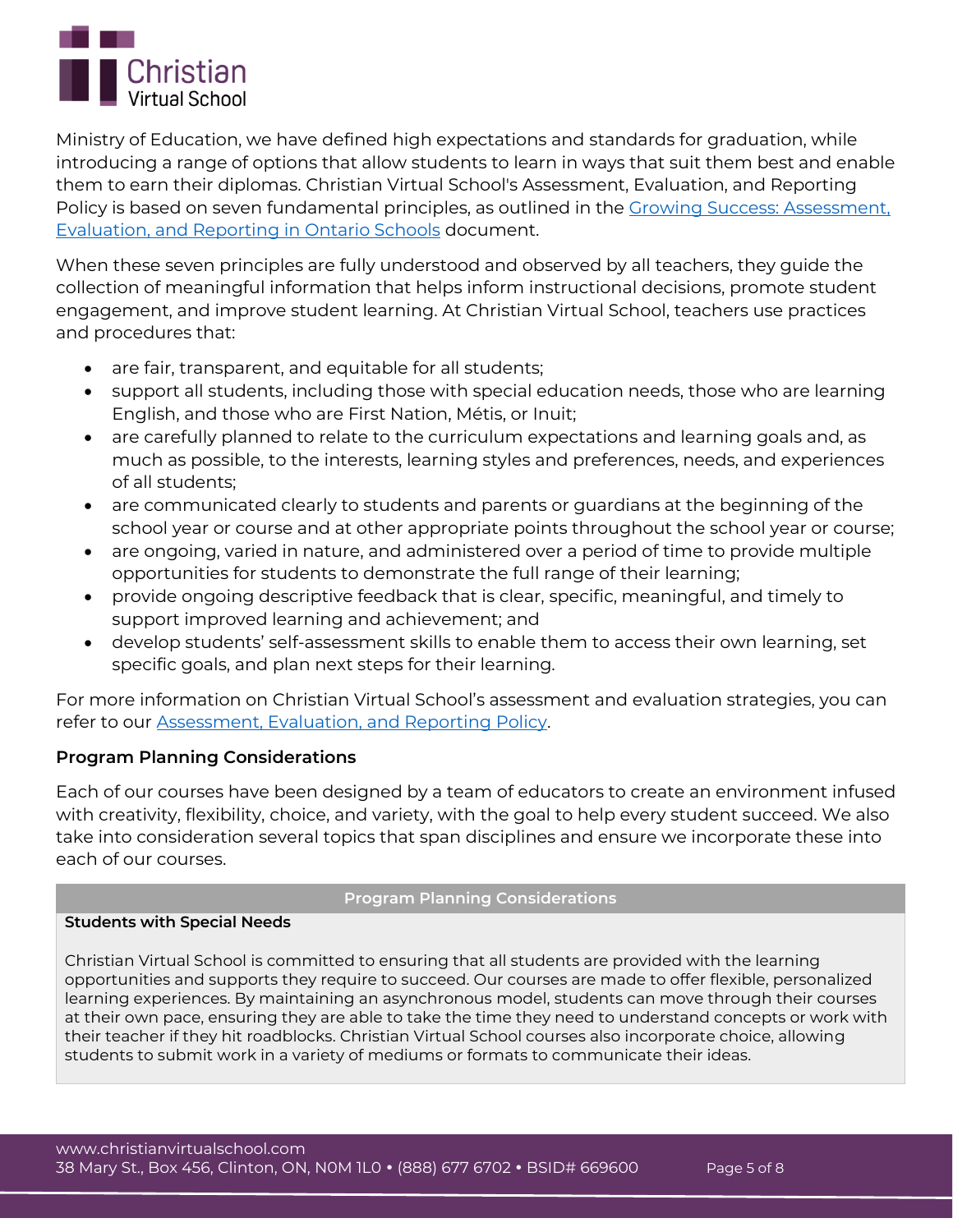

In addition to the flexibility built into the courses, Christian Virtual School will implement the accommodations that are listed in a student's Individual Education Plan (IEP) that are applicable to the online learning environment. In these cases, the learning expectations will be the same as or similar to the expectations outlined in the curriculum document but supports will be provided to help students achieve those expectations. Common accommodations in the environment are reducing the workload, simplifying tasks and materials, providing extra time for tests and exams, allowing scribing or the use of specialized equipment, and not deducting marks for spelling.

## **English Language Learners**

Although all our courses are only offered in English at this time, Christian Virtual School welcomes students learning the English language. Students do need to meet a baseline proficiency level to access the content, but Christian Virtual School teachers are responsible for helping students develop their English literacy skills no matter the course they are enrolled in.

Upon enrollment, students are asked if they would like to provide information about their English language background, and this information is used by our teachers to help them adjust their instruction and suggest accommodations within the courses. English language learners are encouraged to reach out to their teacher or the Christian Virtual School administration to talk about the accommodation options in their courses so that the appropriate opportunities are given to everyone.

## **Environmental Education**

Christian Virtual School operates with 5 cores values: responsibility, perseverance, integrity, compassion, and community. These core values determine our business operations, as well as exemplify what we, as educations, want to instill in our students. Environmental education, among other causes, are important to us as a school and we strive to promote learning about these issues and solutions within our courses. We work to educate students on the environment, its threats, and the importance of sustainability. We also work to inspire students to make an impact within their community and identify an alignment between their passions and the local, or global, needs.

Environmental education is woven throughout our course content, across all disciplines. Depending on the course and subject matter, this education can be subtle or explicit, but the goal is to ensure that students have the opportunity to acquire the knowledge, skills, perspective and practices needed to become an environmentally literate citizen.

#### **Equity and Inclusive Education**

Christian Virtual School stands on the belief that every person is unique and, regardless of ancestry, culture, ethnicity, sex, physical or intellectual ability, race, religion, sexual orientation, socio-economic status, or other similar factor, they are to be welcomed, included, accepted, treated fairly, and respected. As a school, we teach students about multiple worldviews, how to identify and acknowledge similarities and differences, and how to communicate with others in an inclusive, kind, loving, and compassionate way.

Diversity is valued at Christian Virtual School, and it is our goal to ensure all members of the community feel safe, comfortable, and accepted. Our courses are written to draw attention to the contributions of men and woman alike, the different perspectives of various cultural, religious, and racial communities, and the beliefs and practices of First Nations, Métis, and Inuit peoples, to showcase a wide range of backgrounds and allow all of our students to see themselves reflected in the curriculum.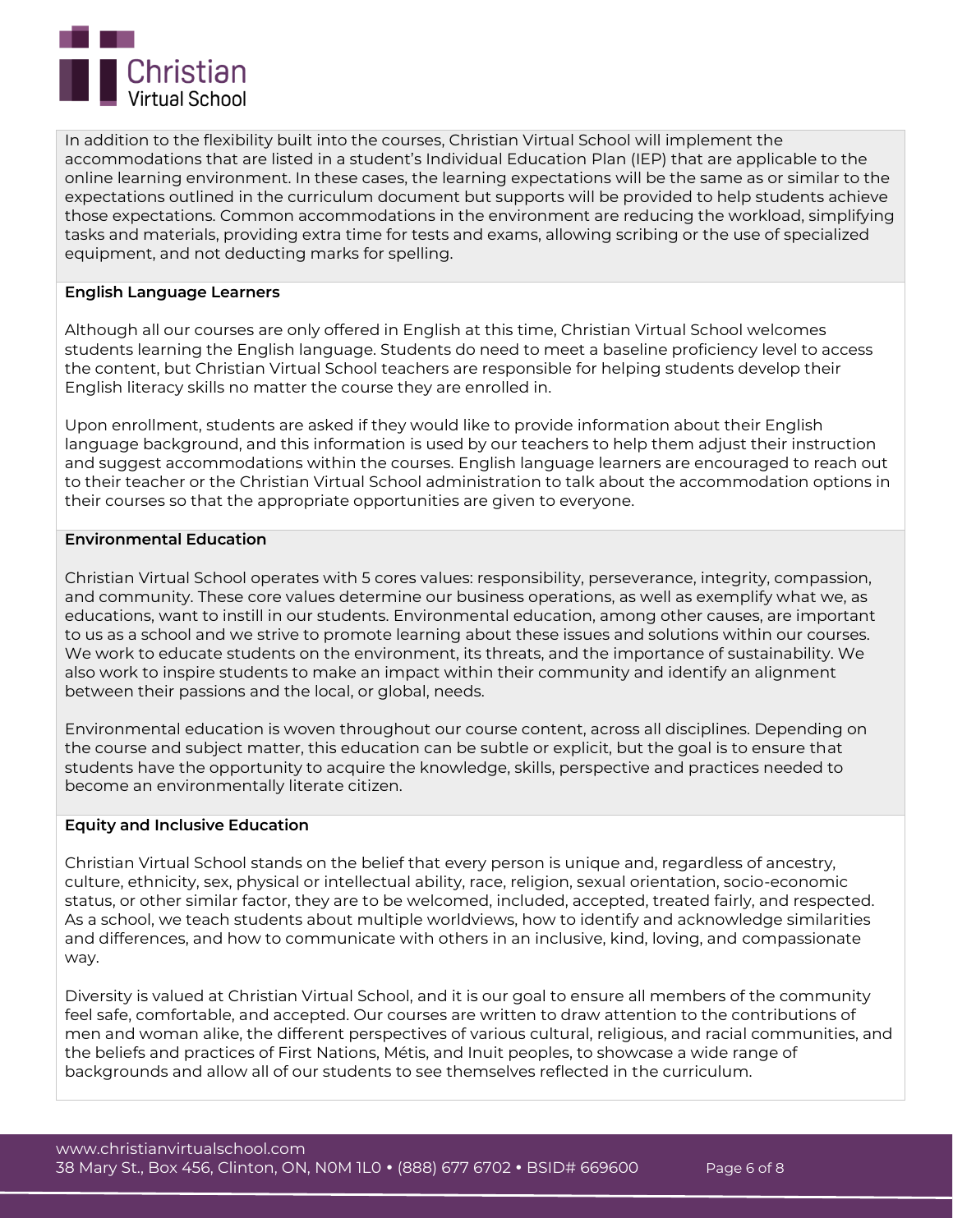

As a school, we see and recognize the diversity of families, children, and people in the world in need of Christ's love. We work every day to spread the love and acceptance of Christ.

## **Financial Literacy Education**

Whenever possible, Christian Virtual School emphasizes the importance of financial literacy. Making financial decisions has become an increasingly complex task, and students need to have knowledge in many areas and a wide range of skills in order to make informed decisions about financial matters. In addition to the concrete skills of numeracy and finances from a mathematical point of view, students need to develop an understanding of the economic forces and ways in which they can respond to those influences.

Lessons that promote skill building in problem solving, inquiry, research, decision making, reflection, and critical thinking are present throughout Christian Virtual School courses. The goal is to help students acquire the knowledge and skills required to understand their own finances, as well as to develop an understanding of local and global effects of world economic forces and the social, environmental, and ethical implications of their own choices.

## **The Role of Information and Communication Technology**

Technology is rapidly changing, and the requirements for literacy in technology is growing just as quickly. Students entering the workforce are expected to have a firm grasp of information and communication technologies and be skilled their use.

Due to the nature of Christian Virtual School courses, students are exposed to a wide range of technologies to both facilitate and communicate their learning. As a result, students will develop transferable skills through their experience with word processing, information processing, internet research, presentation software, communication tools, and more.

#### **Career Education**

Opportunities are present throughout Christian Virtual School courses to explore careers related to the different disciplines and subject areas. Students are exposed to a wide variety of modern careers, fields of study, and employment opportunities.

In addition, teachers are available to help the student prepare for employment in a number of diverse areas. With the help of teachers, students will learn to set and achieve goals and gain experience in making meaningful decisions concerning career choices. The skills, knowledge, and creativity that students acquire through our course are essential for a wide range of careers.

#### **Health and Safety**

In order to provide a suitable learning environment for the Christian Virtual School staff and students, it is critical that the courses and the learning environment complies with relevant federal, provincial, and municipal health and safety legislation and by-laws, including, but not limited to, the Workplace Safety and Insurance Act, the Workplace Hazardous Materials Information System (WHMIS), the Food and Drug Act, the Health Protection and Promotion Act, the Ontario Building Code, and the Occupational Health and Safety Act (OHSA).